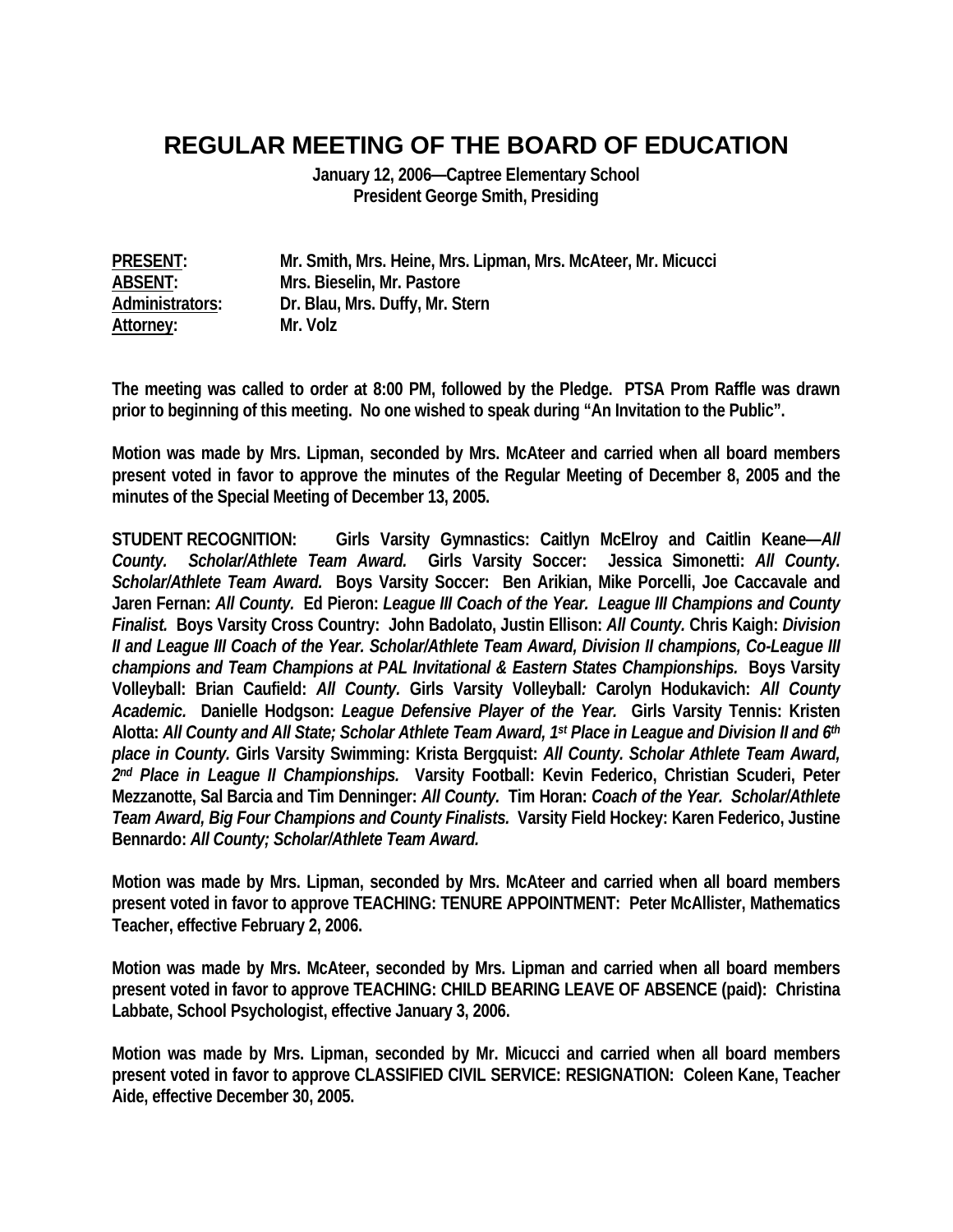**Page 2 Regular Meeting January 12, 2006** 

**Motion was made by Mrs. Heine, seconded by Mrs. McAteer and carried when all board members present voted in favor to approve CLASSIFIED CIVIL SERVICE: PROBATIONARY APPOINTMENT: Jeanne Bird, Senior Clerk Typist, effective January 3, 2006, Step 1.** 

**Motion was made by Mrs. McAteer, seconded by Mrs. Heine and carried when all board members present voted in favor to approve CLASSIFIED CIVIL SERVICE: PROBATIONARY APPOINTMENT: Laurie Johnson, Teacher Aide, effective January 3, 2006, Step 1.** 

**Motion was made by Mrs. Lipman, seconded by Mrs. McAteer and carried when all board members present voted in favor to approve CLASSIFIED CIVIL SERVICE: PROBATIONARY APPOINTMENT: John McMahon, Custodial Worker I, effective November 28, 2005, Step 1.** 

**Motion was made by Mrs. McAteer, seconded by Mrs. Heine and carried when all board members present voted in favor to approve CLASSIFIED CIVIL SERVICE: PROBATIONARY APPOINTMENT: Nalan Rosenberg, Food Service Worker P/T, effective January 9, 2006, Step 1, 3.5 hrs.** 

**Motion was made by Mrs. McAteer, seconded by Mrs. Lipman and carried when all board members present voted in favor to approve CLASSIFIED CIVIL SERVICE: LEAVE OF ABSENCE (unpaid) (Pursuant to Family Medical Leave Act of 1993—12 Weeks Continuous Medical Coverage): Suzanne Salus, School Cook Manager, effective January 9, 2006 through April 2, 2006.** 

**Motion was made by Mrs. Lipman, seconded by Mrs. McAteer and carried when all board members present voted in favor to approve CLASSIFIED CIVIL SERVICE: SUBSTITUTE CUSTODIAN (\$8.30/hr): Michael Ohlau, effective December 2, 2005.** 

**Motion was made by Mrs. Heine, seconded by Mrs. McAteer and carried when all board members present voted in favor to approve CLASSIFIED CIVIL SERVICE: SUBSTITUTE CLERICAL (\$8.83/hr): Miriam Cosgrove, effective January 4, 2006.** 

**Motion was made by Mrs. Lipman, seconded by Mrs. McAteer and carried when all board members present voted in favor to approve CLASSIFIED CIVIL SERVICE: SUBSTITUTE TEACHER AIDE (\$6.75/hr): Jennifer McMahon, effective January 9, 2006.** 

**Motion was made by Mrs. Heine, seconded by Mrs. McAteer and carried when all board members present voted in favor to approve OTHER: SUBSTITUTE TEACHERS (\$85 per diem): Melanie Aromando, effective December 20, 2005,** *student teacher***; Pauline Castiglione, effective December 8, 2005; Karen Conway, effective December 7, 2005; Erica Curcio, effective January 9, 2006; Guinevere David, effective 8, 2005; Amanda Davison, effective December 12, 2005; Kristina Frammosa, effective January 4, 2006,** *student teacher***; Suzanne Fountaine, effective January 3, 2006;** *student teacher;*  **Jennifer Glaser, effective December 8, 2005,** *student teacher***; Bryan Griffin, effective December 23, 2005; Laura Heller, effective January 5, 2006,** *student teacher***; Lauran Hooper, effective December 13, 2005,** *student teacher***; Arline Kelly, effective January 4, 2006; Tara Lee, effective January 3, 2006; Diane Lipari, effective January 4, 2006,** *student teacher***; Kathryn Lucie, effective January 3, 2006; Jennifer**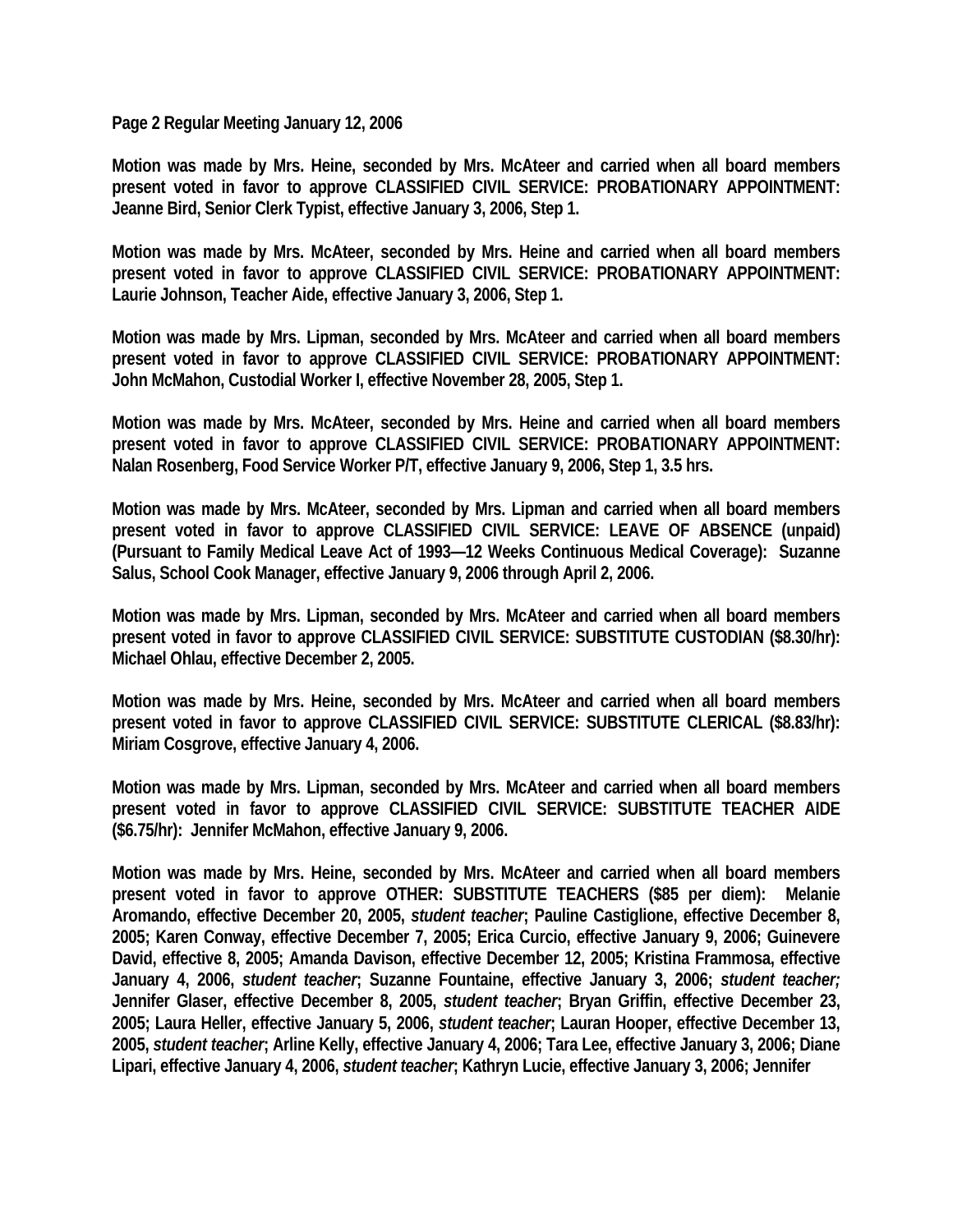**Page 3 Regular Meeting January 12, 2006** 

**McMahon, effective January 5, 2006,** *student teacher***; Sean McNamara, effective December 22, 2005,**  *student teacher***; Tara Oliva, effective December 13, 2005; Kristina Pursley, effective December 12, 2005,** *student teacher;* **Robert Russell, effective December 20, 2005,** *student teacher***; Danielle SanAntonio, effective December 19, 2005; Nancy Sobel, effective December 14, 2005.** 

**Motion was made by Mrs. McAteer, seconded by Mr. Micucci and carried when all board members present voted in favor to approve OTHER: MENTOR (\$1,000 Stipend): Melissa Cuesta, Special Education (Rita Lombardo, Beach St.), \$600 prorated January 1, 2006 to June 30, 2006.** 

**Motion was made by Mrs. Lipman, seconded by Mrs. Heine and carried when all board members present voted in favor to approve OTHER: ADVISORS/CLUBS 2005-06: High School: Jennifer Sardo, Director, Senior Play.** 

**Motion was made by Mrs. Heine, seconded by Mrs. McAteer and carried when all board members present voted in favor to approve OTHER: ADVISORS – Combined Music Program: Salvatore Fiore, Combined All District Chorus; James Krais, Combined All District Bank; Judith Hayes, Combined All District Orchestra.** 

**Motion was made by Mrs. McAteer, seconded by Mrs. Lipman and carried when all board members present voted in favor to adopt English/Language Arts kindergarten reading program:** *Rigby Literacy.*

**Mrs. Lipman reported on Finance Committee meeting of 1/10/06. The Finance Committee accepted the warrants as presented by the District's Internal Auditor for submission to the Board. Mrs. Lipman reported on the Policy Committee meeting of 12/12/05. A First Reading was held tonight for: File 7314: Student Use of Computerized Information Resources; File 5330: Budget Transfers; File 7313: Suspension; File 6110: Code of Ethics; File 1510: Board Meeting. A Second Reading was held tonight for File 3280: Public Use of School Facilities and File 7242: Student Directory Information. Motion was made by Mrs. Lipman, seconded by Mr. Micucci and carried when all board members present voted in favor to adopt File 3280 and File 7242. Mrs. McAteer reported on School Board/Student Liaison committee meeting of 1/10/06. The Public Relations Committee did not meet. Mr. Micucci reported on Buildings and Grounds Committee meeting of 1/10/06. Mrs. Heine reported on Committee on Special Education/Preschool Special Education recommendations re: classification/placement/I.E.P. modifications of students as delineated: CSE# 6063, 6081, 6075, 5598, 4921, 2420, 2970, 5829, 5766, 5305, 6088, 3876, 3611, 5544, 4796, 4548, 3891, 4035, 5941, 6074, 6087, 5924, 3964, 4615, 4639, 4202, 5133, 5617, 5571, 4954, 5152, 6149, 6141, 6115, 6142, 6143, 6066, 4127, 4173, 4384, 2838; CPSE# 6131, 6133, 6152, 6164, 6163, 6136, 5785, 5840, 6162, 6171, 6134, 6186, 5770, 22621, 6166, 6148, 5962. Mrs. McAteer reported on Health and Wellness Committee meeting of 1/10/06. The next newsletter will have information on the upcoming Fun-Run.** 

**The Treasurer's Report for November was presented. Beginning balance: \$17,140,417.97 and ending balance: \$11,729,868.54. Extra Classroom Activity Fund Statements for July through November were also presented.**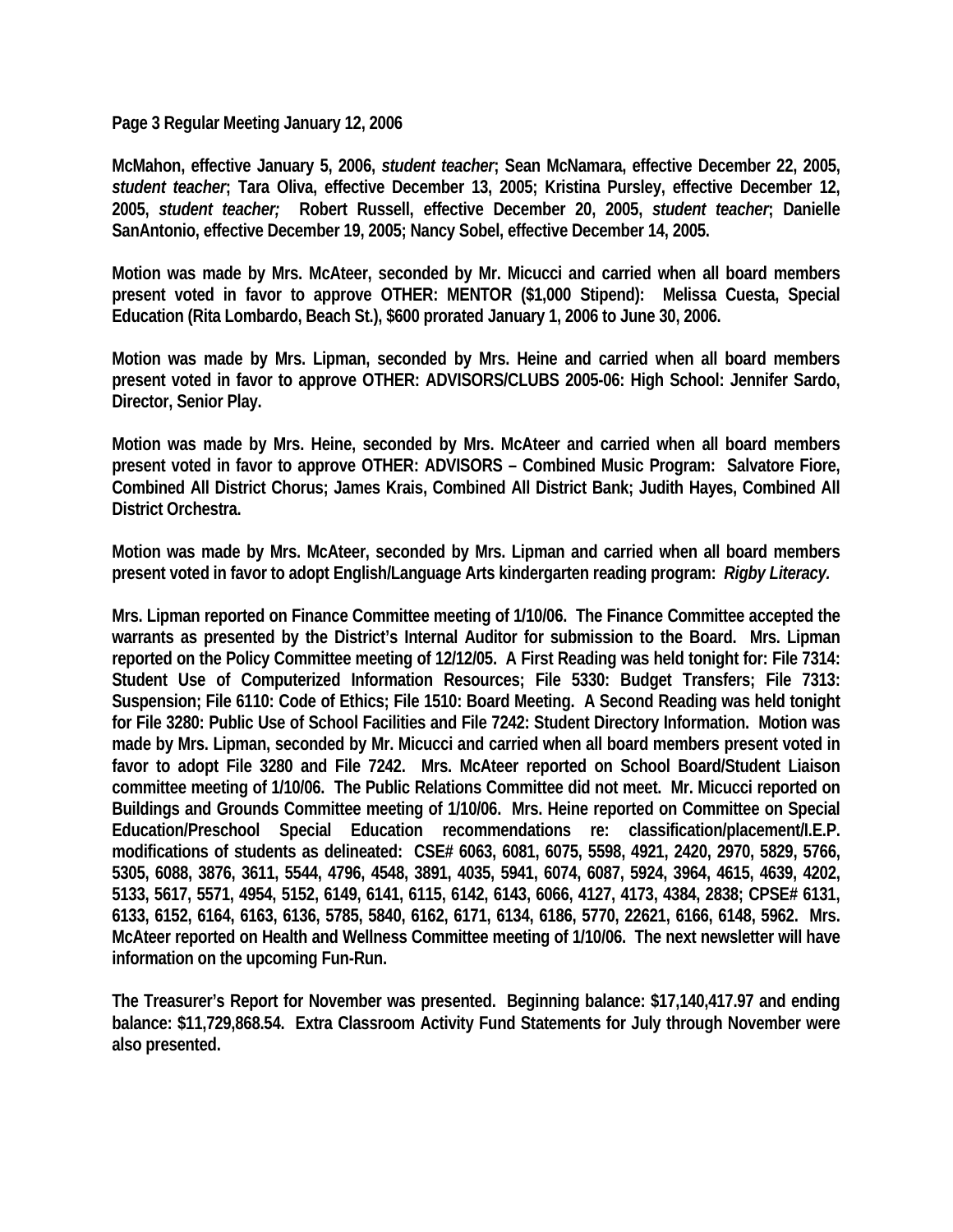**Page 4 Regular Meeting January 12, 2006** 

**Motion was made by Mrs. Heine, seconded by Mrs. Lipman and carried when all board members present voted in favor to approve budget transfers, as recommended by Finance Committee (included in Supplemental File).** 

**Motion was made by Mrs. Lipman, seconded by Mrs. McAteer and carried when all board members present voted in favor to approve the following Health Service Contract with West Islip UFSD: Deer Park UFSD (St. Cyril and Methodius School) 3 students @ \$616.98 = \$1,850.94.** 

**Motion was made by Mrs. Heine, seconded by Mr. Micucci and carried when all board members present voted in favor to approve the following donations, with thanks: WI Little League—funds to purchase batting cages \$1750.; Beach Street PTA—Brain Challenge assembly \$800.; Paul J. Bellew PTA—Cultural Arts \$650.; Winkler Real Estate, Inc.—various schools \$950.; John A. Grillo Architects— Robotics Team \$1500.** 

**Motion was made by Mrs. Lipman, seconded by Mrs. McAteer and carried when all board members present voted in favor to declare list of audio-visual equipment as surplus and dispose of as Business Office sees fit (list in Supplemental File).** 

**PRESIDENT'S REPORT: Mr. Smith wished everyone a happy new year. Last month's President's Report is available on the district's website, as it will now be every month. Mr. Smith repeated last month's comments with regard to the audit review and explained about appropriated and unappropriated fund balance. A letter will be mailed to the community explaining fund balances, the audit review and the positive results the district received from both auditing firms. Mr. Smith went on to say that the budget process will, again, be conducted in open meetings. Dates for budget meetings will be available soon. The Board has some decisions to make over the next few months as they develop the 2006-07 budget. Mr. Smith invited everyone to attend future budget meetings. A discussion with the Board took place with regard to revising the mailing to the community.** 

**Motion was made by Mrs. McAteer, seconded by Mr. Micucci and carried when all board members present voted in favor to approve UPSEU Contract.** 

**Motion was made by Mrs. Heine, seconded by Mrs. McAteer and carried when all board members present voted in favor to approve Test Grading Memorandum of Agreement with WITA.** 

**Motion was made by Mrs. Lipman, seconded by Mrs. McAteer and carried when all board members present voted in favor to approve Stipulation of Settlement and General Release resolution: BE IT RESOLVED that the Board of Education approves the terms of the Stipulation of Settlement and General Release with respect to the impartial hearing request for the Student A (named in attached confidential document) and hereby authorizes the Superintendent of Schools to execute the Stipulation of Settlement and General Release.** 

**Mrs. Heine suggested that building principals make recommendations to the board about what they should focus on for improving their schools during the upcoming budget process.**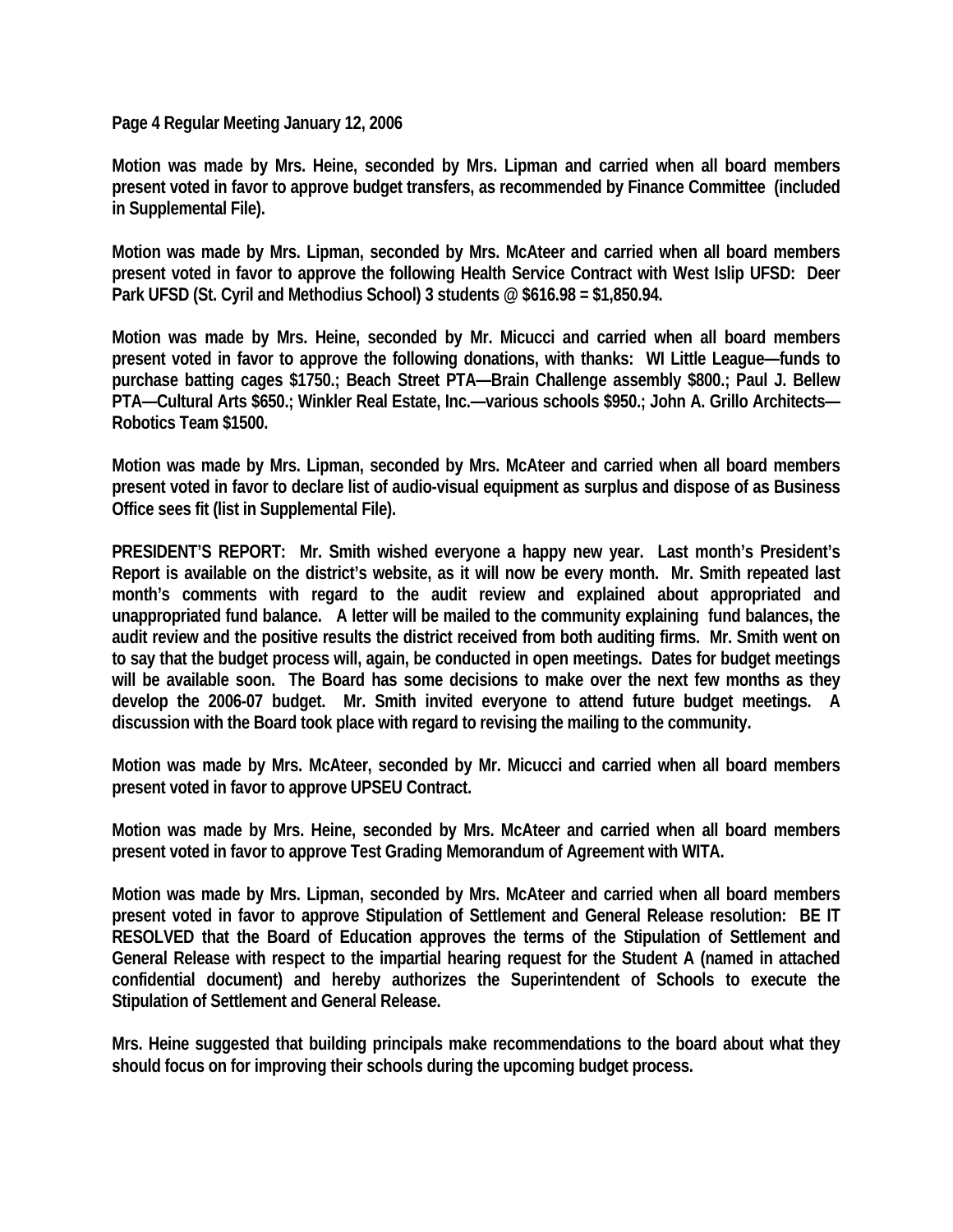**Page 5 Regular Meeting January 12, 2006** 

**"An Invitation to the Public" was held, with eight residents speaking. Subjects of concern have been recorded in log.** 

**Motion was made by Mr. Micucci, seconded by Mrs. Heine and carried when all board members present voted in favor to adjourn to Executive Session at 10:33 PM for the purpose of discussing personnel, negotiation and/or litigation.** 

**Meeting reconvened at 11:45 PM on motion made by Mrs. Lipman, seconded by Mrs. McAteer and carried when all board members present voted in favor.** 

**Motion was made by Mrs. Lipman, seconded by Mrs. McAteer and carried when all board members present voted in favor to approve salary increase for Steven Harrison, Assistant Business Manager, to \$69,680, effective January 1, 2006.** 

**Meeting adjourned at 11:46 PM on motion made by Mr. Micucci, seconded by Mrs. Lipman and carried when all board members present voted in favor.** 

 **Respectfully submitted by** 

 **Carolyn J. Cross District Clerk** 

**All correspondence, reports or related materials referred to in these minutes are on file in the District Office.**